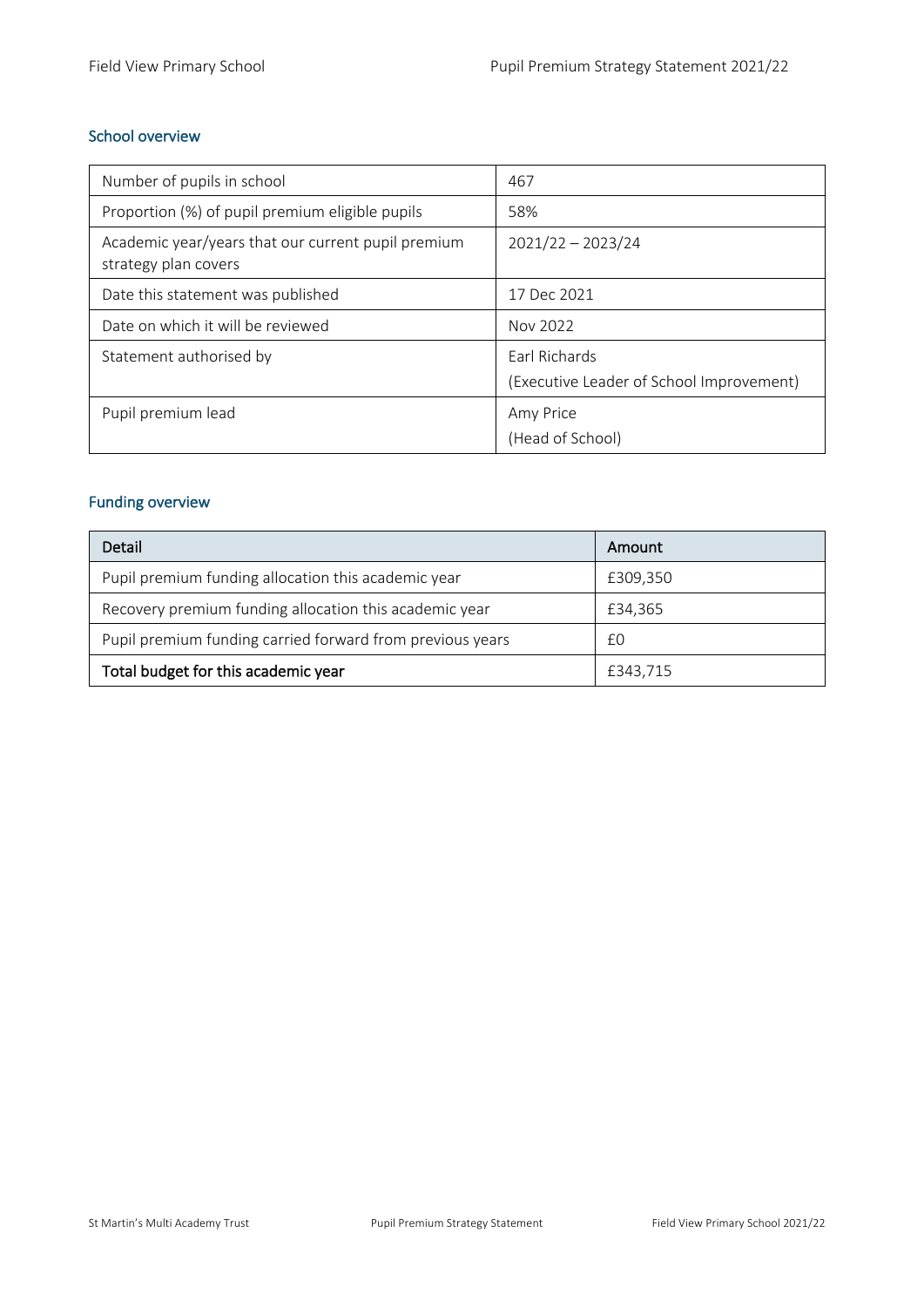### Part A: Pupil premium strategy plan

### Statement of intent

Our intention is that all pupils, irrespective of the background or challenges they face, make at least one year's worth of progress from their starting points and attain well across all subject areas, but particularly in the core subjects of reading, writing and mathematics. We believe that we are here to make a difference and that the school is place to thrive.

We aim to work closely with families to provide the support they need so that their children attend school regularly and are ready to learn. We work hard to provide experiences and opportunities that children might not otherwise have.

We work hard to provide children with the skills, knowledge and understanding they will need to do well in school and later life. Most of all we want to develop their confidence and self-belief.

At Field View Primary School, we have invested in a higher staff to pupil ratio and a dedicated pastoral team to help children overcome the challenges they face on a daily basis.

Our pupil premium strategy aims to ensure all disadvantaged pupils are taught in smaller groups and are heard reading 1:1 daily. Our strategy ensures staff have a focus on the progress children are making on a daily basis, adapting their lessons based on the emerging needs. We are investing in staff Continued Professional Development to ensure quality first teaching is at the heart of our approach, with a particular focus on identifying the needs of our disadvantaged pupils.

### Challenges

This details the key challenges to achievement that we have identified among our disadvantaged pupils.

| Challenge<br>number | Detail of challenge                                                                                                                                                                                                                         |
|---------------------|---------------------------------------------------------------------------------------------------------------------------------------------------------------------------------------------------------------------------------------------|
|                     | Baseline assessments in Early Years indicate that children join the school well-below<br>age related expectations particularly in communication and PSED. This is the case for<br>many pupils but particularly those who are disadvantaged. |
|                     | Internal data (and 2019 statutory assessments) indicate that attainment and progress<br>of disadvantaged pupils is below that of 'others' in reading in KS2.                                                                                |
| 3                   | Current internal data indicates that attainment and progress of disadvantaged pupils is<br>below that of 'others' in writing across the school.                                                                                             |
| 4                   | Current internal data indicates that attainment and progress of disadvantaged pupils is<br>below that of 'others' in maths in KS2.                                                                                                          |
| 5                   | Internal data indicates that there are far greater number of pupils, many of which are<br>disadvantaged pupils, who are struggling to get back into school life.                                                                            |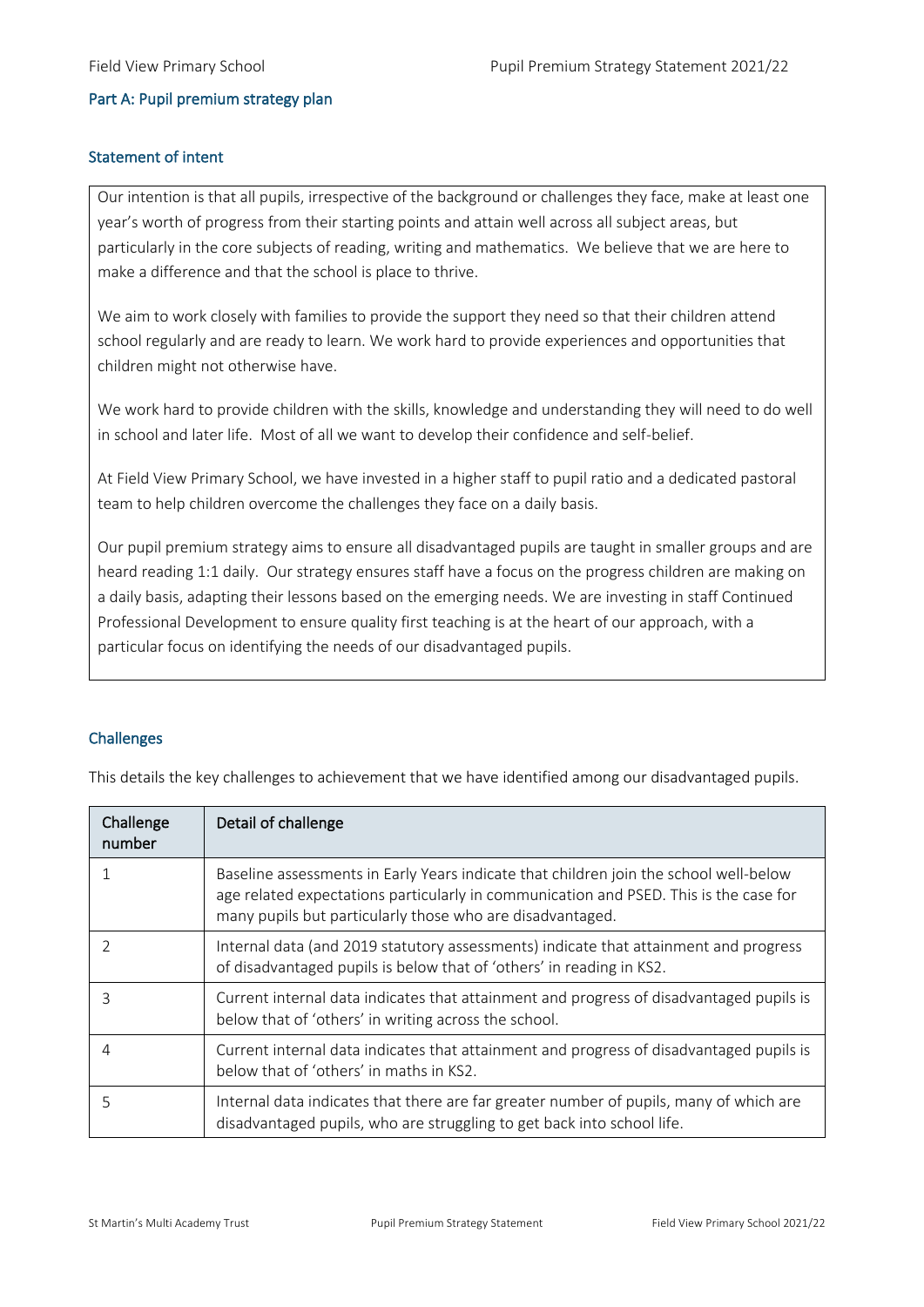## Intended outcomes

This explains the outcomes we are aiming for by the end of our current strategy plan, and how we will measure whether they have been achieved.

| Intended outcome                                                        | Success criteria                                                                                                                   |
|-------------------------------------------------------------------------|------------------------------------------------------------------------------------------------------------------------------------|
| Improved communication skills amongst<br>disadvantaged pupils           | Outcomes for disadvantaged pupils at the end of<br>FYES in communication are in line with 'others'                                 |
| Improved attainment and progress in reading for<br>disadvantaged pupils | Reading outcomes for disadvantaged pupils<br>meeting the expected standard at the end of KS2<br>2024/25 are in line with national. |
|                                                                         | Progress of disadvantaged pupils in reading is at<br>least in line with 'others'                                                   |
| Improved attainment and progress in writing for<br>disadvantaged pupils | Writing outcomes for disadvantaged pupils<br>meeting the expected standard at the end of KS2<br>2024/25 are in line with national. |
|                                                                         | Progress of disadvantaged pupils in writing is at<br>least in line with 'others'                                                   |
| Improved attainment and progress in maths for<br>disadvantaged pupils   | Maths outcomes for disadvantaged pupils<br>meeting the expected standard at the end of KS2<br>2024/25 are in line with national.   |
|                                                                         | Progress of disadvantaged pupils in maths is at<br>least in line with 'others'                                                     |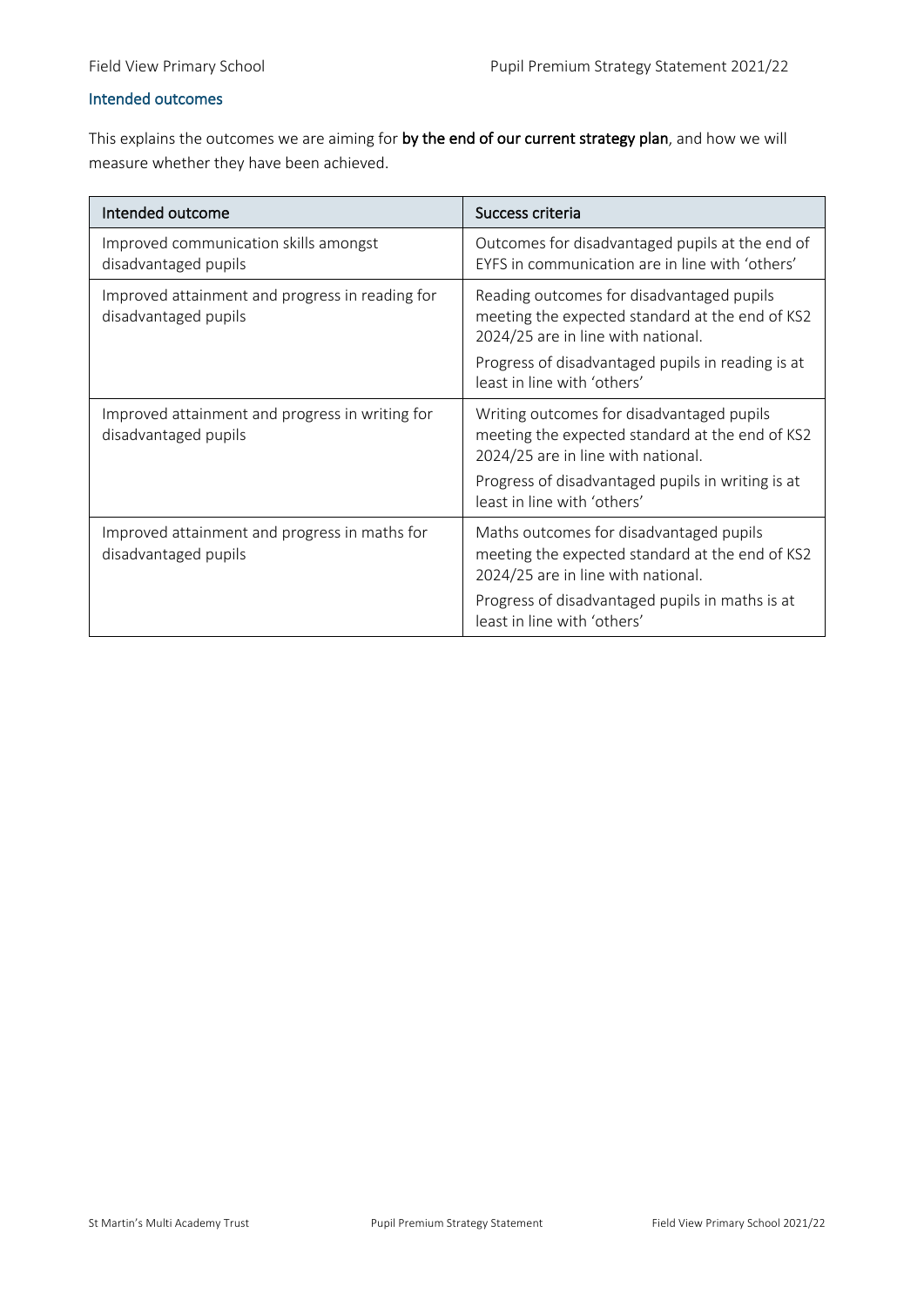## Activity in this academic year

This details how we intend to spend our pupil premium (and recovery premium funding) this academic year to address the challenges listed above.

## Teaching

Budgeted cost: £ *258,919*

| Activity                                                                                                                                                                                       | Evidence that supports this approach                                                                                                                                                                                                                                   | Challenge number(s)<br>addressed |
|------------------------------------------------------------------------------------------------------------------------------------------------------------------------------------------------|------------------------------------------------------------------------------------------------------------------------------------------------------------------------------------------------------------------------------------------------------------------------|----------------------------------|
| Implement Language First<br>programme in EYFS<br><b>CPD</b>                                                                                                                                    | There is a strong evidence base that<br>suggests oral language interventions,<br>including dialogic activities such as high-<br>quality classroom discussion, are<br>inexpensive to implement with high impacts<br>on CL and PSED.                                     | 1                                |
| Implement WELLCOMM<br>speech and language<br>programme<br><b>CPD</b><br>Purchase resources                                                                                                     | There is a strong evidence base that sug-<br>gests oral language interventions, including<br>dialogic activities such as high-quality class-<br>room discussion, are inexpensive to imple-<br>ment with high impacts on CL and PSED.                                   | $\mathbf{1}$                     |
| Purchase of standardised<br>assessments.<br>CPD to ensure<br>staff know how to use<br>QLA to inform<br>planning<br>staff know how to use<br>standardised<br>assessments to inform<br><b>TA</b> | Standardised tests can provide reliable<br>insights into the specific strengths and<br>weaknesses of each pupil to help ensure<br>they receive the correct additional support<br>through interventions or teacher<br>instruction.                                      | 2, 3, 4, 5                       |
| Employment of additional<br>teachers and HLTAs to<br>provide 'team of 5' in all<br>year groups.                                                                                                | Higher staff to pupil ratio for reading,<br>writing and maths lessons shows a positive<br>benefit on attainment and progression.<br>Three members of staff in each year group<br>provide one to one or small group targeted<br>interventions shows a positive benefit. | 1, 2, 3, 4                       |
| Dedicated early reading<br>HLTA to provide 1:1<br>support                                                                                                                                      | There is strong evidence that suggests,<br>smaller RWI groups enables children to<br>make strong progress.<br>Our current data suggests that our children<br>are making accelerated progress in their<br>reading.                                                      | 2                                |
| Implementation of<br>focused reading time                                                                                                                                                      | The average impact of reading<br>comprehension strategies is an additional<br>six months' progress over the course of<br>a year. Successful reading comprehension                                                                                                      | 2                                |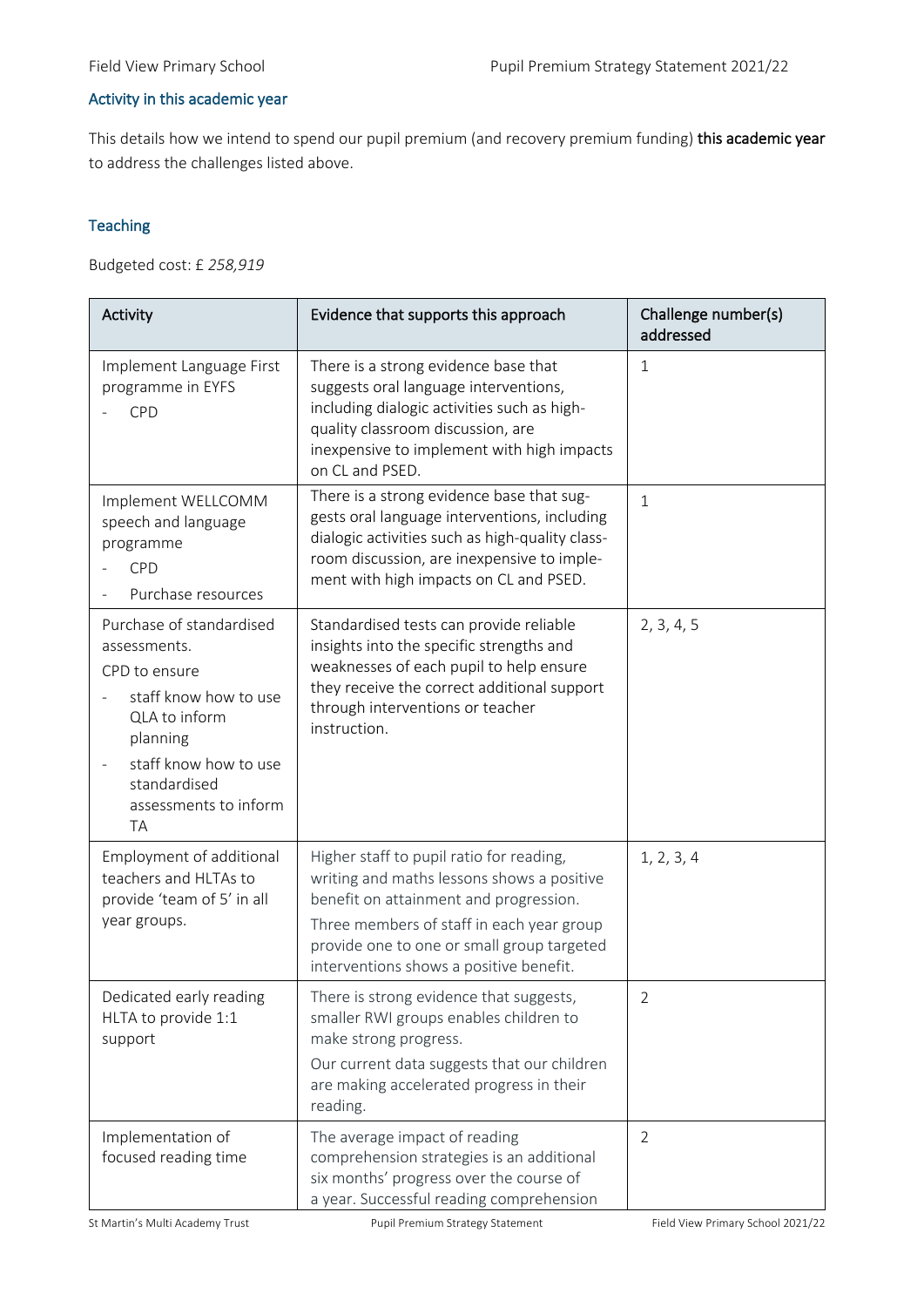|                                                                        | approaches allow activities to be carefully<br>tailored to pupils' reading capabilities, and<br>involve activities and texts that provide an<br>effective, but not overwhelming, challenge |               |
|------------------------------------------------------------------------|--------------------------------------------------------------------------------------------------------------------------------------------------------------------------------------------|---------------|
| Implementation of Visible<br>Learning Approach                         | There is strong evidence that suggests a<br>research based approach has a significant<br>impact on the quality of teaching and<br>progress of children.                                    | 1, 2, 3, 4, 5 |
| Implementation of<br>Teaching to the Top<br>programme                  | Evidence suggests that                                                                                                                                                                     | 2, 3, 4       |
| CPD for TAs focusing on<br>enhancing their support in<br>the classroom | Evidence suggests that well trained support<br>staff can have a positive benefit on<br>children's outcomes.                                                                                | 2, 3, 4       |

## Targeted academic support

Budgeted cost: £ *42,874*

| Activity                                                                                                                                                                                                                                                                                                              | Evidence that supports this approach                                                                                                                                                                                                                                 | Challenge number(s)<br>addressed |
|-----------------------------------------------------------------------------------------------------------------------------------------------------------------------------------------------------------------------------------------------------------------------------------------------------------------------|----------------------------------------------------------------------------------------------------------------------------------------------------------------------------------------------------------------------------------------------------------------------|----------------------------------|
| Engaging with the<br><b>National Tutoring</b><br>Programme to provide<br>school-led tutoring for<br>pupils whose education<br>has been most impacted<br>by the pandemic. A<br>significant proportion of<br>the pupils who receive<br>tutoring will be<br>disadvantaged, including<br>those who are high<br>attainers. | Tuition targeted at specific needs and<br>knowledge gaps can be an effective method<br>to support low attaining pupils or those<br>falling behind, both one-to-one                                                                                                   | 2, 3, 4                          |
| Develop challenge for<br>higher ability pupils,<br>particularly in KS2 through<br>support from SLT and<br>regular pupil progress<br>meetings.                                                                                                                                                                         | It seems to be important that a high bar is<br>set for achievement. Learning appears to be<br>particularly effective when pupils are given<br>opportunities to work in groups or teams<br>and take responsibility for supporting each<br>other's progress.           | 2, 3, 4                          |
| Effectively use summative<br>and formative assessment<br>to inform teaching. SLT to<br>provide CPD and ongoing<br>support and review<br>through monitoring and<br>regular pupil progress<br>meetings.                                                                                                                 | There are positive impacts from a wide<br>range of feedback approaches. Impacts are<br>highest when feedback is delivered by<br>teachers. It is particularly important to<br>provide feedback when work is correct,<br>rather than just using it to identify errors. | 2, 3, 4                          |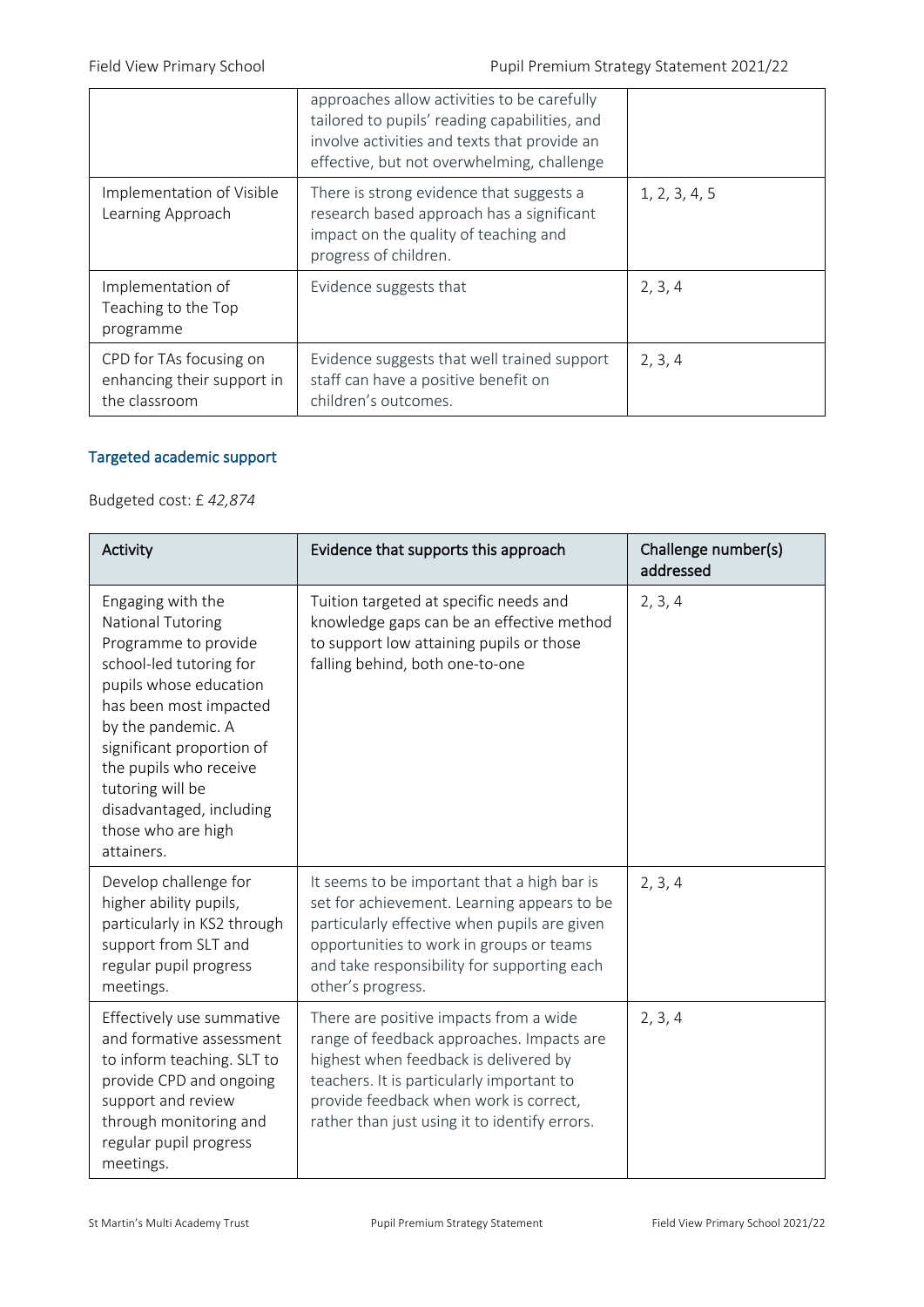# Wider strategies

Budgeted cost: £ *41.922*

| Activity                                                                                                                                                                                     | Evidence that supports this approach                                                                                                                                                                                                                                                                                               | Challenge number(s)<br>addressed |
|----------------------------------------------------------------------------------------------------------------------------------------------------------------------------------------------|------------------------------------------------------------------------------------------------------------------------------------------------------------------------------------------------------------------------------------------------------------------------------------------------------------------------------------|----------------------------------|
| Employment of additional<br>TAs to join the pastoral<br>team                                                                                                                                 | Social and Emotional Learning interventions<br>in education are shown to improve social<br>skills and are therefore likely to support<br>disadvantaged pupils to understand and<br>engage in healthy relationships with peers<br>and emotional self-regulation, both of<br>which may subsequently increase academic<br>attainment. | 5                                |
| Weekly forest school<br>sessions<br>CPD                                                                                                                                                      | Social and Emotional Learning interventions<br>in education are shown to improve social<br>skills and are therefore likely to support<br>disadvantaged pupils to understand and<br>engage in healthy relationships with peers<br>and emotional self-regulation, both of<br>which may subsequently increase academic<br>attainment. | 5                                |
| Continue to support the<br>needs of the most<br>vulnerable children<br>impacted by the pandemic<br>Employment of<br>Pastoral Officer<br>Magic breakfast<br>Purchase of uniform<br>and PE kit | Social and Emotional Learning interventions<br>in education are shown to improve social<br>skills and are therefore likely to support<br>disadvantaged pupils to understand and<br>engage in healthy relationships with peers<br>and emotional self-regulation, both of<br>which may subsequently increase academic<br>attainment. | 5                                |
| Support the mental health<br>and well-being of pupils<br>through<br>1:1 pastoral support<br>Believe2 Achieve<br>counselling<br>Wider Learning<br>opportunities                               | Social and Emotional Learning interventions<br>in education are shown to improve social<br>skills and are therefore likely to support<br>disadvantaged pupils to understand and<br>engage in healthy relationships with peers<br>and emotional self-regulation, both of<br>which may subsequently increase academic<br>attainment. | 5                                |
| A programme of events<br>and experiences for all<br>year groups                                                                                                                              | Our internal data indicates that children<br>have limited life experiences which can<br>impact on their academic achievements.                                                                                                                                                                                                     | 5                                |

# Total budgeted cost: £ *343,715*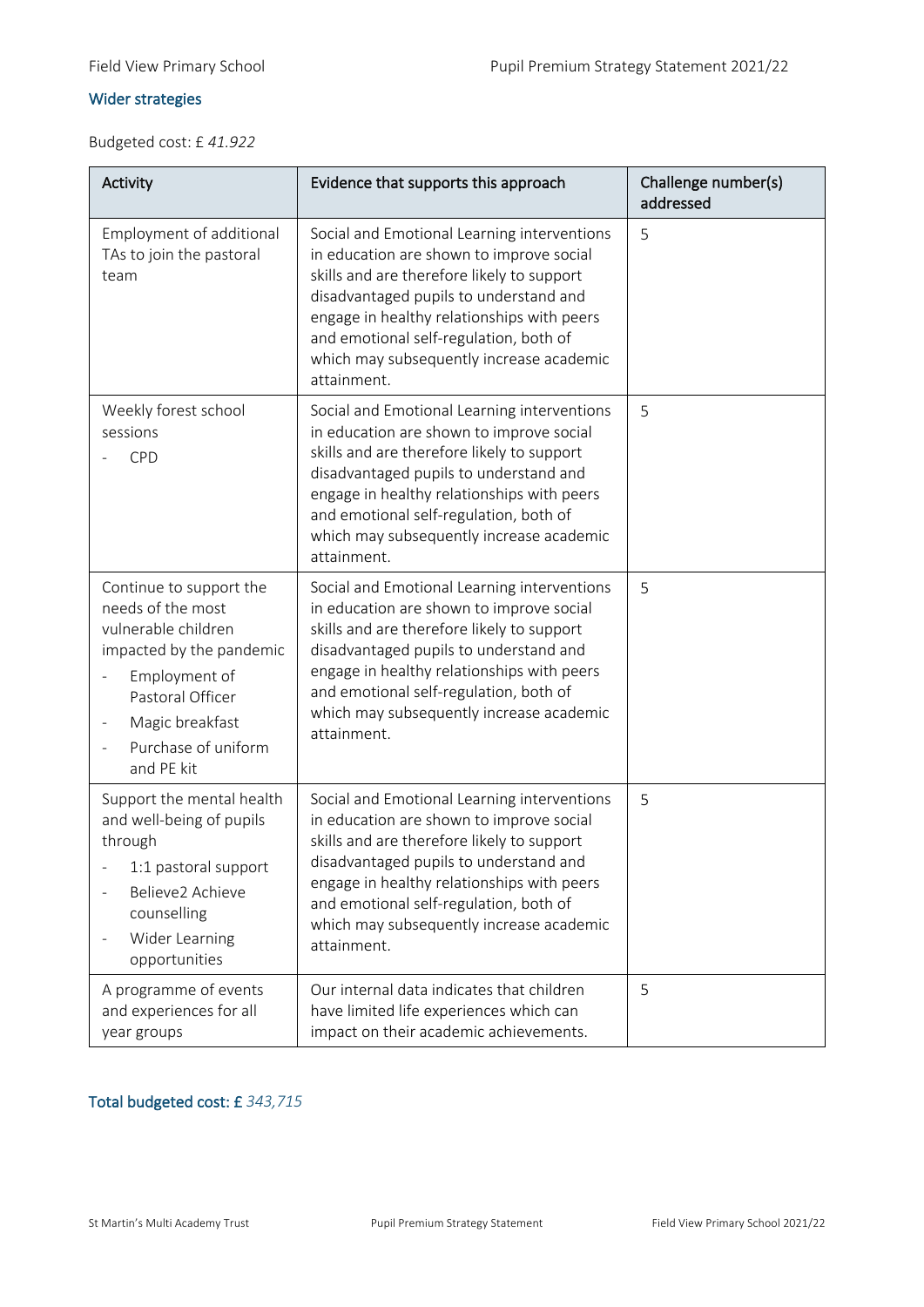#### Part B: Review of outcomes in the previous academic year

#### Pupil premium strategy outcomes

This details the impact that our pupil premium activity had on pupils in the 2020 to 2021 academic year.

Due to the COVID-19 pandemic, there were no statutory assessments in 2021. However, internal standardised assessments were carried out to inform teacher assessments.

When pupils returned to school following school closure, they settled well into routines and where support was required it was provided. Gaps in learning were quickly identified through the use of baseline assessments and appropriate intervention/catch-up put in place.

Reading remained a focus. All children were heard read more frequently especially the most disadvantaged. This strategy worked well:

In Year 6 all the targeted children made progress in their reading ages and 63% made accelerated progress. Nearly two thirds of the disadvantaged pupils left school being able to read age appropriately. This was in line with all other pupils.

In Year 5 all targeted children made progress in their reading ages and 75% made accelerated progress. Just over 60% of disadvantaged pupils were reading age appropriately. This was more than all other pupils.

In Year 4 almost all targeted children made progress in their reading ages with close to 60% making accelerated progress. A third of disadvantaged pupils were reading age appropriately, which was much less than all other pupils.

In Year 3 all targeted children made progress in their reading ages and 81% made accelerated progress. Over half were reading age appropriately, which was in line with all other pupils.

In Year 2, all disadvantaged children made progress in their reading. A small number made accelerated progress. 50% of children were reading age appropriately, which was in line with all other pupils.

In Year 1, all disadvantaged children made progress in their writing. A small number made accelerated progress. Over half were reading age appropriately, which was in line with all other pupils.

In Reception, all disadvantaged children made progress in their reading. Nearly 40% left Reception able to read age appropriately.

Although all disadvantaged children made progress in certain elements of their written skills, not enough were writing confidently. This is in line with all pupils and a key focus for the next academic year.

Nearly all disadvantaged children made progress in mathematics and could apply their understanding in a test situation, improving upon their raw score. This was in line with all other pupils.

### Externally provided programmes

| Programme<br>Provider |
|-----------------------|
|-----------------------|